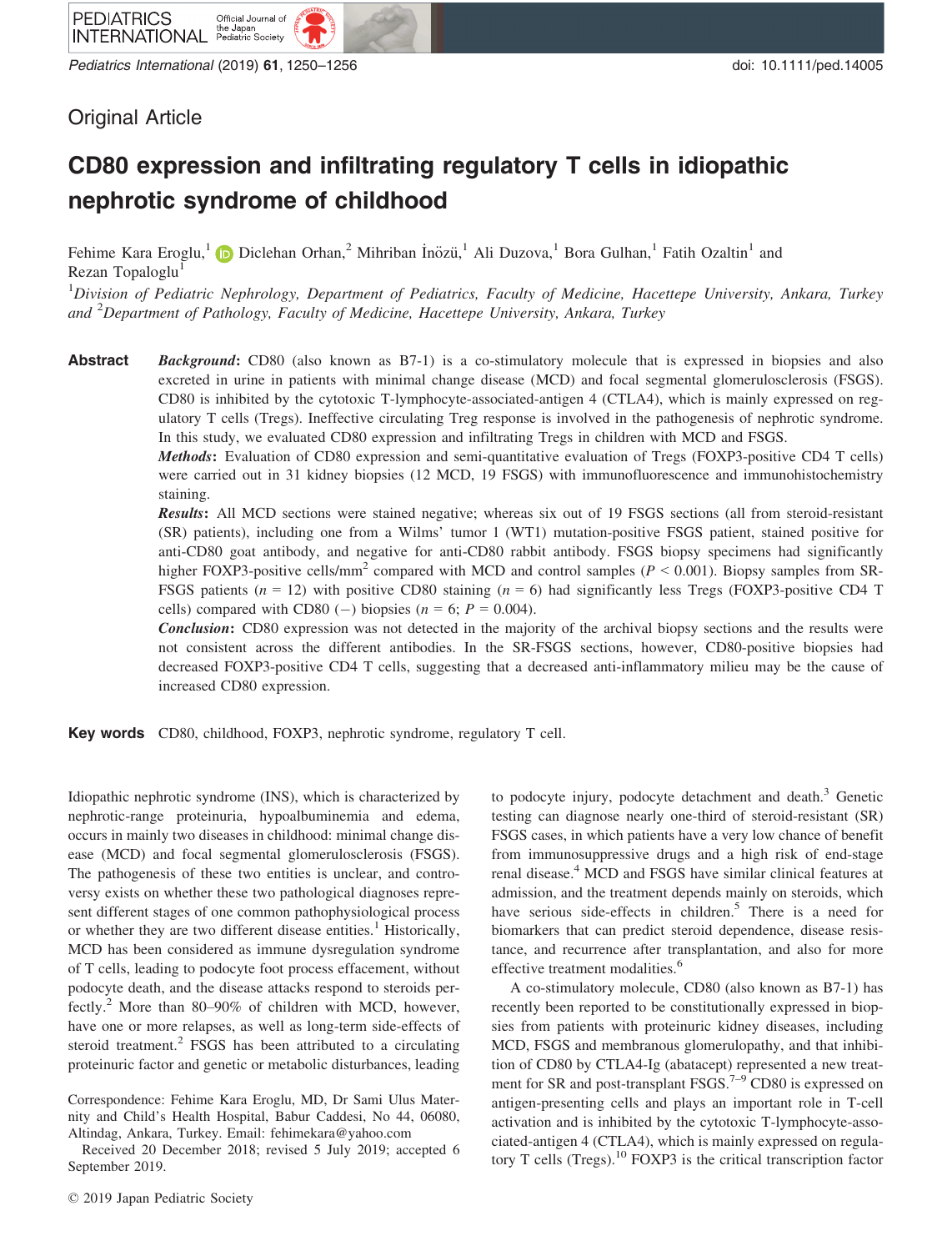for Treg development and function.<sup>11</sup> CD80 is also expressed on podocytes upon lipopolysaccharide stimulation, and its cytoplasmic tail blocks b1-integrin activation by competing with talin for  $\beta$ 1-integrin binding.<sup>8,9</sup> According to a number of studies, during MCD relapse, an ineffective circulating Treg response or dysfunction of autoregulatory mechanisms, resulting in the inability of podocytes to express CTLA-4, is hypothesized to cause increased CD80 expression and podocyte motility. $12-15$ The exact molecular mechanisms of the CD80–CTLA-4 interaction and clinical response to abatacept, however, remain the subject of debate.<sup>16–18</sup> Only a few studies have focused on infiltrating immune cells in  $\text{INS}$ <sup>19</sup> The aim of the present study was to evaluate CD80 expression in kidney biopsy specimens from children with MCD/FSGS and clarify the role of infiltrating Tregs.

#### Methods

#### **Patients**

For immunohistochemistry and immunofluorescence analysis, we retrospectively evaluated all children with a clinical diagnosis of INS who were admitted to and followed at Hacettepe University Paediatric Nephrology Department. After closely assessing each patient's medical history and pathology, patients <1 year of age, diagnosed with secondary FSGS, nonnephrotic range proteinuria, mesangioproliferative glomerulonephritis and other glomerular diseases were excluded. All other available biopsy samples taken between 2014 and 2016 were analyzed in 2016. Twenty kidney tissue samples from the uninvolved portion of the nephrectomy specimens of Wilms' tumor patients were used as controls for immunohistochemistry and immunofluorescence staining.

Approval was obtained from the institutional ethics committee of Hacettepe University (GO 141210-22), and all patients or parents provided signed informed consent.

#### Immunofluorescence staining

Archival snap-frozen kidney biopsy tissues stored at  $-80^{\circ}$ C for a median of 1.2 years (range, 0.1–1.8 years) were cut into 4 lm sections and air-dried for 10 min at room temperature. The sections were washed with phosphate-buffered saline (PBS) three times for 5 min and then fixed in 95% ethanol for 10 min. Subsequently, the sections were washed in PBS twice for 5 min each, incubated with a goat anti-human B7-1/CD80 antibody (R&D Systems, Minneapolis, MN, USA) at 1:100 dilution for 60–90 min at room temperature and then washed with PBS, followed by incubation with donkey anti-goat Alexa Fluor488 secondary antibody (Invitrogen, Carlsbad, CA, USA) at 1/100 dilution for 60–90 min at room temperature, as described by Yu et  $al$ <sup>9</sup> A negative control slide (secondary antibody only) was run for each case, and a positive control slide from tonsil tissue for CD80 staining was run in each batch. Sequential sections were stained with an anti-human goat polyclonal antibody against a peptide mapped near the

C-terminus of podocin (dilution 1/10; Santa Cruz Biotechnology, Dallas, TX, USA) and with a conjugated donkey antigoat antibody (dilution 1/10; Santa Cruz Biotechnology) as a secondary antibody, as described by Agrawal et  $al.^{20}$  Microimages were taken using a Zeiss microscope 4 axiocam HRC (Carl Zeiss AG, Oberkochen, Germany). Positivity for CD80 was defined as diffuse, linear podocyte staining in the CD80 stained section exceeding the score of the secondary antibodystained control slide.

#### Immunohistochemistry staining

Immunohistochemical evaluation of the patient and control biopsy samples was performed using a Leica Bond-Max autostainer (Leica Biosystems, Buffalo Grove, IL, USA) on formalin-fixed paraffin-embedded and fresh frozen tissue samples. Sections of 3–4  $\mu$ m were placed on poly-L-lysine-coated adhesive microscope slides. After dewaxing and rehydration or airdrying at room temperature, they were treated with Ethylenediaminetetraacetic acid (EDTA) and formalin and incubated with FOXP3 mouse monoclonal anti-human antibody (1:100 dilution, clone 236A/E7; Abcam, Cambridge, UK) and CD4 mouse monoclonal anti-human antibody (1:250 dilution; Abcam). For CD80 and podocin immunohistochemistry staining, anti-CD80 rabbit monoclonal anti-human antibody in a 1:150 dilution (clone [EPR1157](http://www.ncbi.nlm.nih.gov/nuccore/EPR1157); $2$  Abcam) and anti-NPHS2 (podocin) rabbit polyclonal antibody in a 1:75 dilution (Abcam) were serially stained. The sections were developed using the Bond Polymer Refine Detection system (Leica Biosystems) and then counterstained in hematoxylin, washed and dehydrated. Coverslips were then applied. Normal tonsil sections were used as positive controls for FOXP3 immunostaining. One positive control slide was stained with each batch. The primary antibody was substituted with PBS for negative control staining.

#### Semi-quantitative evaluation of immunostaining

Cells with clear lymphocyte morphology and distinct nuclear staining for FOXP3 but unstained cytoplasm (interpreted as Tregs) were scored as positive by a pathologist (D.O.), and the number of cells positive for FOXP3 was quantified, divided by the area (cells/ $mm<sup>2</sup>$ ). The pathologist (D.O.) was blinded to the patient clinical and laboratory parameters. The median area of the renal biopsy specimen was  $6 \text{ mm}^2$ , and the median number of glomeruli per biopsy specimen was 35 (range, 25–105 glomeruli).

#### Statistical analysis

Data were analyzed using IBM SPSS Statistics for Windows 22.0 (IBM, Armonk, NY, USA). Descriptive analyses are presented as mean  $\pm$  SD for normally distributed variables and as median (IQR) for non-normally distributed variables. Mann–Whitney U-test was used to compare laboratory results, and the chi-squared or Fisher's exact test (when chi-squared test assumptions did not hold due to low expected counts) was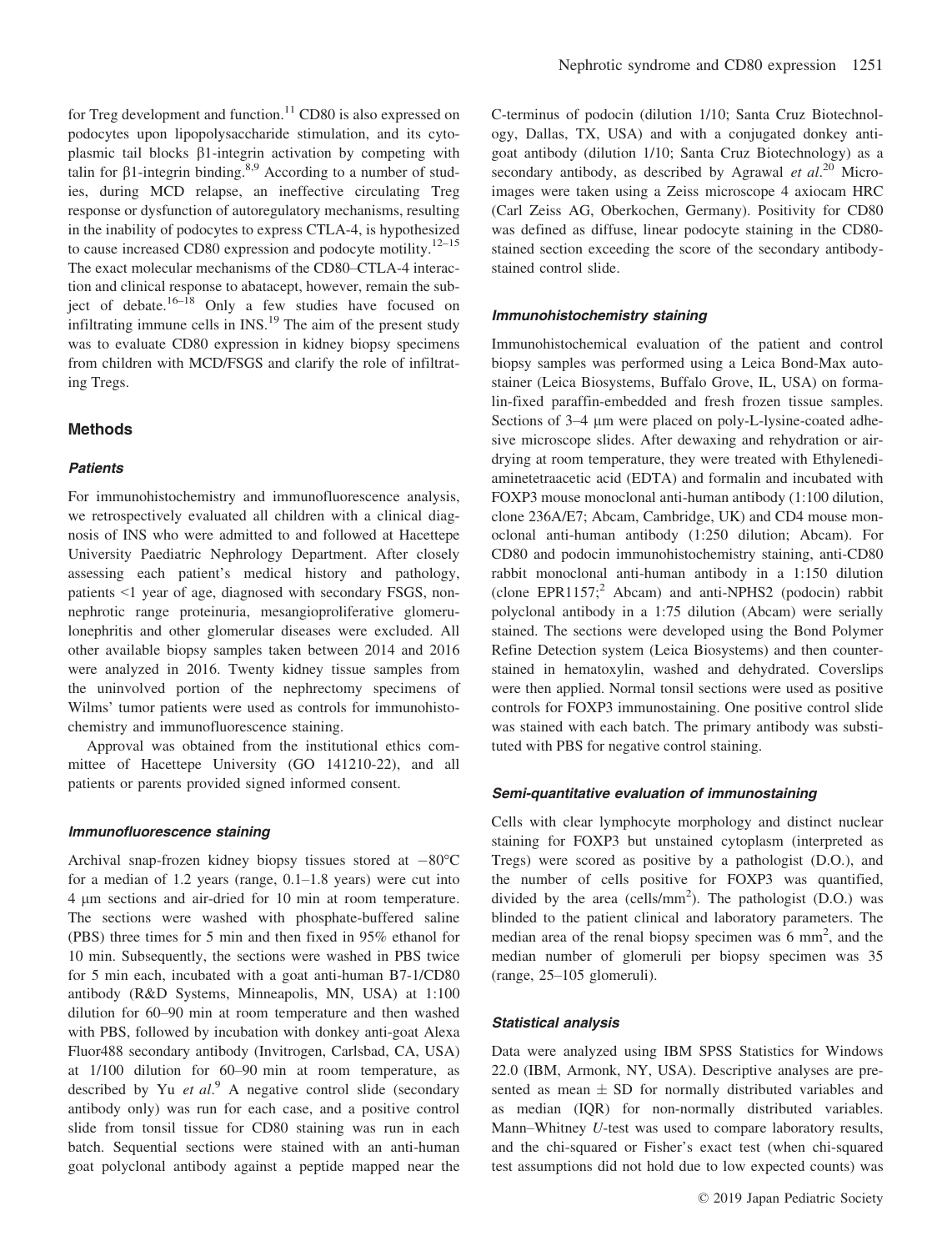used to compare the immunostaining intensity of the biopsy samples. Correlation of biopsy findings with laboratory data was done with Spearman's test.  $P \leq 0.05$  was considered statistically significant.

# **Results**

#### **Patients**

In total, biopsy specimens were evaluated for 31 patient. Mean patient age at the time of biopsy was  $10.1 \pm 4.1$  years. The main indication for biopsy was diagnosis of NS at ≥8 years of age or steroid dependency despite an adequate dose of calcineurin inhibitor. Twelve patients were diagnosed with MCD, six of whom were having their first NS attack at >8 years of age, were proteinuric, and were not using any drugs. The remaining patients with MCD were steroid dependent and were in remission with cyclosporine and low-dose steroids. Of 19 patients with FSGS, 12 patients had SR-FSGS and all were screened for podocin and WT1 mutations. Only one patient was found to have a WT1 exon:9:  $c.1228 + 4C > T$  mutation and included in the study. Clinical, pathological and laboratory findings at the time of biopsy are listed in Table 1.

# CD80 immunofluorescence and immunohistochemistry staining

Twelve MCD and 19 FSGS sections were serially stained with podocin and goat anti-human CD80 antibody. All MCD sections stained negative with the goat anti-human CD80 antibody (Fig. 1c) (not exceeding the primary antibody negative slide Fig. 1a). Only 6/19 FSGS sections (31.6%) stained positive for CD80 antibody (Fig. 1d). These six sections were all from the 12 proteinuric SR-FSGS patients (Fig. 2. All sections from the same patients were also found to be negative for anti-CD80 rabbit monoclonal anti-human antibody (Fig. 3). Also, glomerular CD80 staining was noted in biopsies of a WT1 mutation-positive SR-FSGS patient taken at two different times.

## FOXP3 immunostaining

Thirty-one available kidney biopsy samples were stained with FOXP3 and CD4. Glomerular, tubular and interstitial cells showed faint nuclear FOXP3 staining. Dense nuclear staining of FOXP3 and CD4 positivity confirmed FOXP3-positive T cells and was interpreted as Tregs (Fig. 4). FOXP3-positive CD4 T cells were observed in all biopsy specimens, predominantly in the interstitial area. FOXP3-positive cell count per mm<sup>2</sup> in FSGS biopsy specimens was significantly higher than that in MCD and healthy control sections  $(P < 0.001)$ . The MCD sections, however, had a similar count of FOXP3-positive CD4 T cells per  $mm<sup>2</sup>$  in the interstitial area compared with control sections ( $P = 0.843$ ). In the FSGS patients, the number of interstitial FOXP3-positive cells was not significantly correlated with serum albumin, estimated glomerular filtration rate or urine protein/creatinine ratio but had a strong, significant positive correlation with percentage of sclerotic glomeruli ( $r = 0.830$ ,  $P = 0.004$ ). In SRNS patients ( $n = 12$ ), CD80 (+) biopsies  $(n = 6)$  had significantly fewer Tregs (FOXP3-positive CD4 T cells) compared with CD80  $(-)$  biopsies ( $n = 6$ ;  $P = 0.004$ ) although there was no significant difference in other laboratory parameters or drug dosages (Table 2).

|                                                   |                                        | $MCD (n = 12)$                     |                                     | FSGS $(n = 19)$                       |                                              |
|---------------------------------------------------|----------------------------------------|------------------------------------|-------------------------------------|---------------------------------------|----------------------------------------------|
|                                                   | First attack NS<br>$(n = 6)^{\dagger}$ | <b>SDNS</b><br>$(n = 6)^{\dagger}$ | SDNS relapse<br>$(n = 3)^{\dagger}$ | SDNS remission<br>$(n = 4)^{\dagger}$ | Steroid-resistant<br>NS $(n = 12)^{\dagger}$ |
| Age at biopsy (year)                              | $12(10-13)$                            | $13(9-14)$                         | $13(8-15)$                          | $13(11-15)$                           | $7(4-14)$                                    |
| Early morning urine P/Cr                          | $6.10(4.50 - 8.90)$                    | $0.36(0.15-0.40)$                  | $8.40(7.54 - 10.00)$                | $0.36(0.29 - 0.41)$                   | $5.60(2.75-9.00)$                            |
| (mg/mg Cr)                                        |                                        |                                    |                                     |                                       |                                              |
| Serum albumin (g/dL)                              | $2.18(2.02 - 2.30)$                    | $3.90(3.60-4.23)$                  | $2.35(1.89-2.40)$                   | $3.85(3.75-4.05)$                     | $2.18(1.82 - 3.05)$                          |
| $eGFR$ (mL/min)                                   | $145(140-145)$                         | $122(118-124)$                     | $154(113-162)$                      | $112(106-120)$                        | $145(127-163)$                               |
| Treatment at the time of biopsy                   |                                        |                                    |                                     |                                       |                                              |
| Prednisolone                                      | $\Omega$                               | 6(100)                             | 3(100)                              | 4(100)                                | 5(41.7)                                      |
| Cyclosporine                                      | $\Omega$                               | 6(100)                             | 2(66.7)                             | 4(100)                                | 4(33.3)                                      |
| Prednisolone dose<br>(mg/kg/day)                  | $\overline{0}$                         | $0.45(0.34 - 0.47)$                | $2.00(0.95-15.00)$                  | $0.70(0.47-1.00)$                     | $0.20(0-.50)$                                |
| Cyclosporine dose<br>(mg/kg/day)                  | $\theta$                               | $1.85(1.20-2.30)$                  | $0.00(0.00-3.40)$                   | $1.55(0.50-2.65)$                     | $1.50(0-2.45)$                               |
| Sclerotic glomeruli $(\%)$                        | $\Omega$                               |                                    | $1.5(1.3-2.3)$                      | $1.9(1.2-3.1)$                        | $31.5(22.5-43.0)$                            |
| FOXP3+ CD4+ cell<br>count (cell/mm <sup>2</sup> ) | $0.105(0-0.305)$                       | $0.092(0-0.203)$                   | $0.308(0.248 - 0.308)$              | $1.077(0.556 - 1.214)$                | 3.393 (1.672-5.788)                          |
| CD80 positivity                                   | 0(0)                                   | 0(0)                               | 0(0)                                | 0(0)                                  | 6(50)                                        |

† Continous variables are showed as median (IQR) and categorical variables were shown as n (%). eGFR, estimated glomerular filtration rate (Schwartz formula); FSGS, focal segmental glomerulosclerosis; MCD, minimal change disease; NS, nephrotic syndrome; P/Cr, protein/creatinine; SDNS, steroid-dependent nephrotic syndrome.

Table 1 Clinical, pathological and laboratory features of patients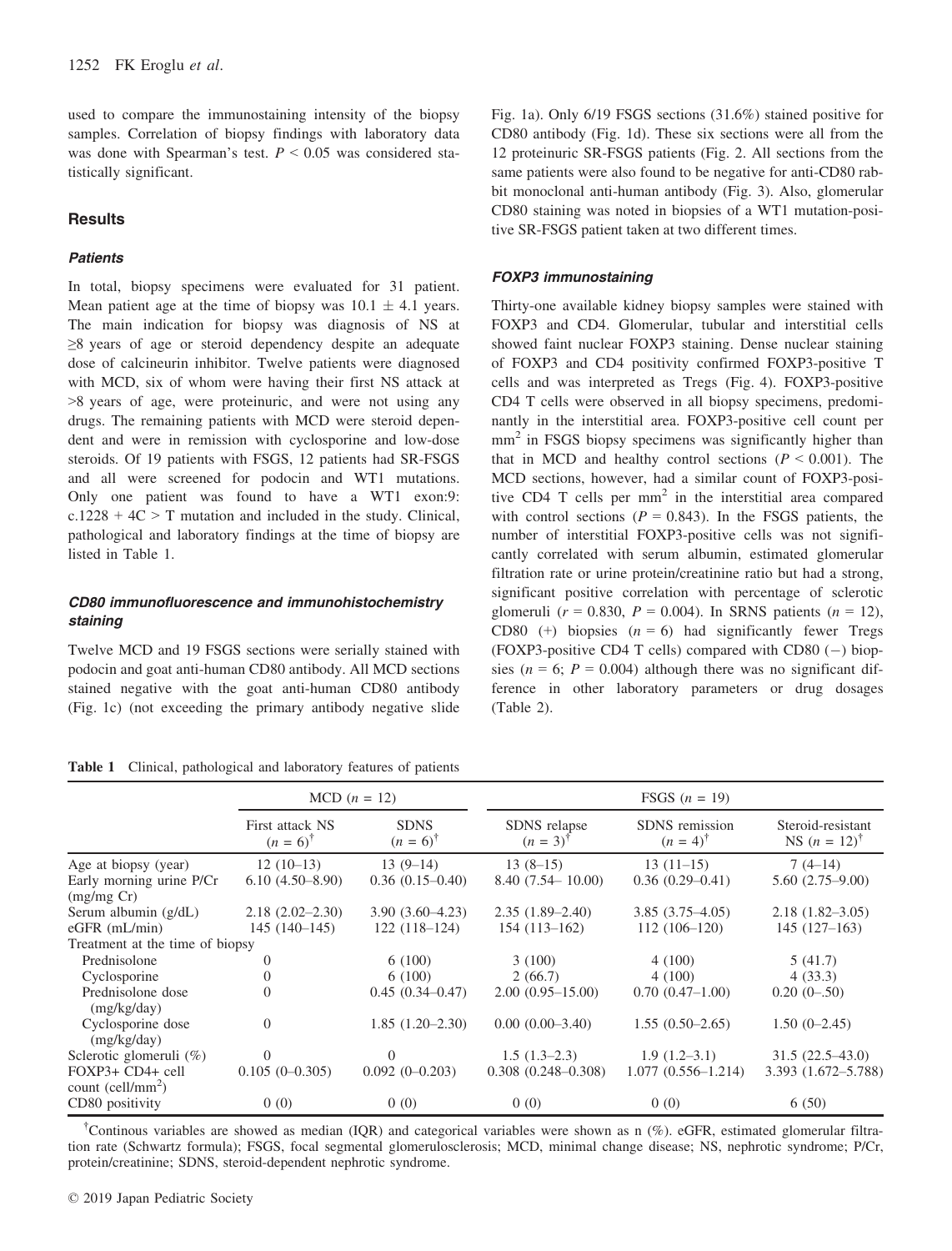

Fig. 1 (a,c) Negative immunofluorescence (IF) staining of minimal change disease (MCD) kidney section stained (a) only with sec-<br>ondary antibody (donkey anti-goat Alexa Fluor488 secondary antibody (Invitrogen) and (c) stai man B7-1/CD80 antibody, RD systems) and donkey anti-goat secondary antibody. (b) Negative IF staining of a focal segmental glomerulosclerosis (FSGS) kidney section stained only with secondary antibody. (d) Global 2+ diffuse, linear podocyte CD80 IF staining in an FSGS kidney section stained with primary antibody (goat anti-human B7-1/CD80 antibody, RD systems) and donkey anti-goat secondary antibody. (a–d) Original magnification  $\times$  200.



Fig. 2 Status of CD80 expression on goat anti-CD80 antibody staining. FSGS, focal segmental glomerulosclerosis; MCD, minimal change disease; NS, nephrotic syndrome; SD, steroid dependent; SR, steroid resistant.

# **Discussion**

To our knowledge, this is one of the few studies evaluating CD80 expression in kidney biopsies of childhood NS patients, given that most previous studies involved mainly adult patients.7,9,21 Garin et al. examined CD80 expression in a

limited number of biopsies and noted CD80 expression specifically in MCD relapse sections.<sup>7</sup> Yu et al., however, noted CD80 expression in biopsies not only of MCD but also of FSGS patients, especially in cases of membranous glomerulopathy and of recurrent FSGS after transplantation.<sup>9</sup> They also suggested that abatacept (CTLA4-Ig, CD80 inhibitor),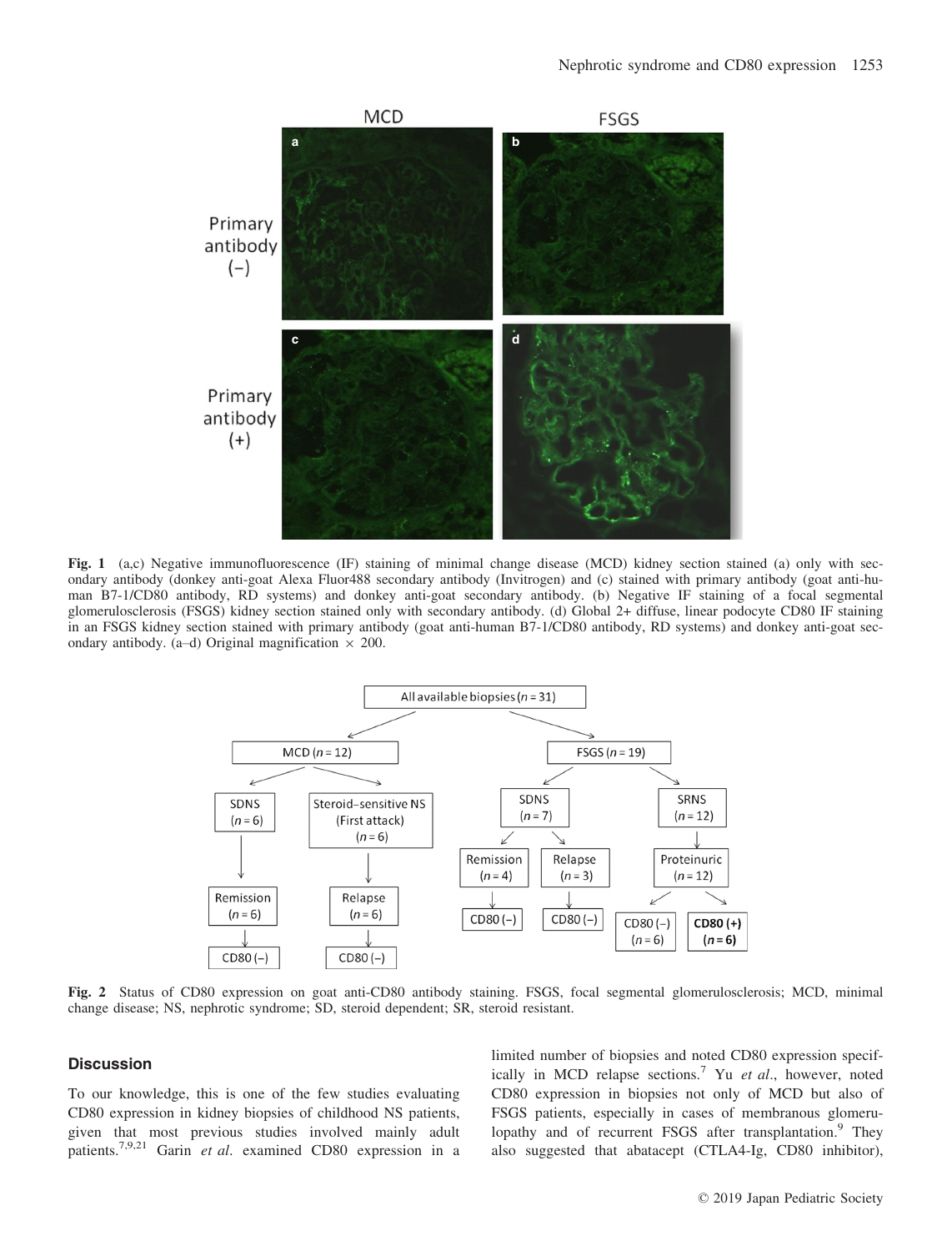

Fig. 3 Negative CD80 immunostaining in a focal segmental glomerulosclerosis specimen with anti-CD80 rabbit monoclonal anti-human antibody (Abcam; original magnification  $\times$  200).



Fig. 4 Interstitial inflammatory cells showing strong nuclear FOXP3 immunopositivity (arrows; original magnification  $\times$  200).

induced remission in CD80-positive patients who had not responded to various immunosuppressive therapies before,<sup>9</sup> but their findings were not confirmed by groups who studied similar patient characteristics. Larsen *et al.* studied 60 patients with NS and did not detect CD80 expression on immunoperoxidase staining in paraffin-embedded tissue or on immunofluorescence staining in fresh frozen tissue.<sup>21</sup> Additional comprehensive studies also failed to detect CD80 expression in experimental murine models and biopsies from patients with proteinuric kidney disease.<sup>16,22-24</sup>

In contrast, increased urinary CD80 levels in MCD patients as compared with that in FSGS patients and healthy controls, has been reported.<sup>7,25–27</sup> Based on these studies, MCD was considered as a CD80pathy, and persistent CD80 expression was thought to be the major driving factor in MCD pathogenesis.28,29 In addition, it was found that urinary CD80 could serve as a biomarker that could discriminate MCD from other

histopathologies.<sup>7,25–27</sup> Recently, however, urinary CD80 was found to be elevated in patients with inherited NS and positively correlated with urinary protein level.<sup>30</sup> We did not detect CD80 expression in any of the biopsy samples of MCD patients using two different anti-CD80 antibodies, even in those who were not on immunosuppressive treatment. We also did not detect a linear staining pattern of CD80 in the majority of the FSGS sections (63.2%) on goat anti-CD80 antibody using similar immunostaining steps to those in previous studies.9,21 Furthermore, we did not detect CD80 in any of the sections using an anti-CD80 rabbit monoclonal anti-human antibody, which questions the reliability of anti-CD80 antibodies in detecting CD80 expression. In the literature, there are several comments on this inconsistency. First, Benigni et al. suggested that CD80 staining may be an artifact of secondary antibody immunoglobulin G staining.<sup>31</sup> In order to exclude this possibility, we run a control slide not stained with the primary antibody, only with secondary antibody along with both primary and secondary antibody stained slide for each case. CD80 positivity was evaluated after comparing these two slides (Fig. 1). Second, the vintage effect mentioned by Mun $del<sup>6</sup>$  could be a cause. We used kidney biopsies that had been snap-frozen and stored at  $-80^{\circ}$ C for a median of 1.2 years (range, 0.1–1.8 years), but of the biopsy samples that tested positive for CD80, the storage duration ranged from 0.5 to 1.1 years, which was not different to that of the other sections. Third, the use of different antibodies for detection of CD80 in urine and biopsy samples could also be a cause, given that the enzyme-linked immunosorbent assay kits that quantify CD80 in urine detect soluble CD80 (23 kDa), whereas anti-CD80 antibodies used for CD80 detection in kidney biopsies target the extracellular domain of CD80. Further prospective studies are needed to correlate CD80 expression and excretion in INS.

We also noted positive CD80 expression in an SR-FSGS patient with WT1 mutation. Positive CD80 expression in a patient with homozygous podocin mutation<sup>32</sup> and in an  $\alpha$ 3 integrin<sup>-/-</sup> mouse model has also been reported.<sup>8</sup> WT1 binds to cis regulatory regions of major cell-adhesion molecules of podocytes, including integrin and laminin, $33$  which may explain the increased CD80 expression in the present patient. Also, urinary CD80 excretion was found to be elevated in patients with inherited NS, including a patient with WT1 mutation.30 It was suggested that CD80 is not only a marker of immunologic stimulus, but that some genetic disorders may also lead to increased CD80 expression, which may lead to podocyte activation in a vicious cycle.<sup>34</sup> Integrin was shown to play an important role not only for podocytes but also for Tregs, facilitating Treg cell contact-mediated suppression,<sup>35</sup> which may explain the decreased number of FOXP3-positive CD4 T cells in the FSGS patient with the WT1 mutation.

According to Shalhoub's hypothesis, MCD is a disorder of cell-mediated immunity, particularly of  $T$  cells.<sup>36</sup> Many studies on the function and number of T-cell subsets in MCD have demonstrated increased pro-inflammatory T cells, especially the T-helper (Th)17 subset, in addition to decreased number and dysfunction of anti-inflammatory regulatory T cells,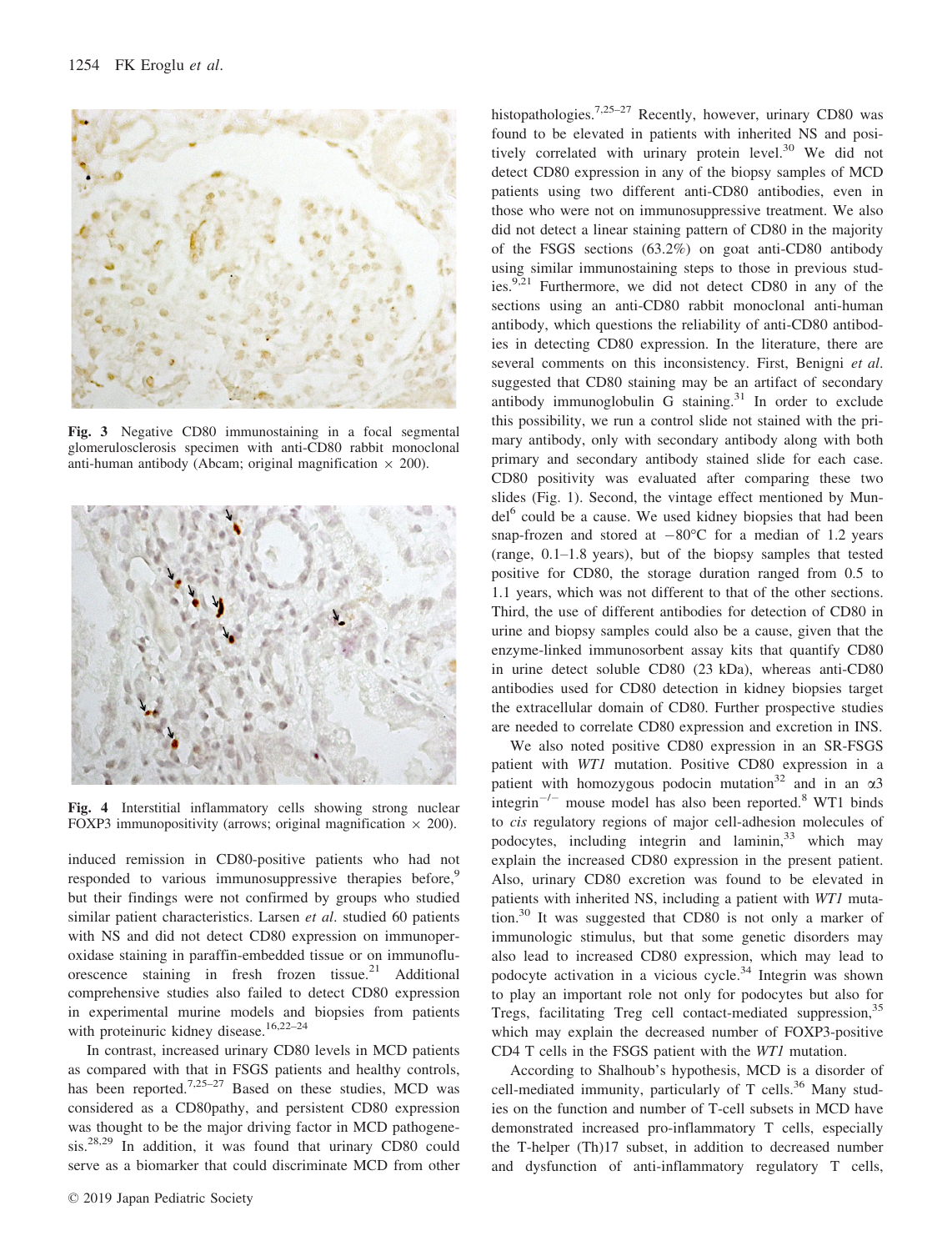**Table 2** SR-FSGS patient characteristics vs CD80 biopsy status  $(n = 12)$ 

|                                          | C80 negative $(n = 6)$ Median (IQR) | CD80 positive $(n = 6)$ Median (IOR) | $P$ -value |
|------------------------------------------|-------------------------------------|--------------------------------------|------------|
| Sclerotic glomeruli $(\%)$               | $34(25-48)$                         | $27(20-42)$                          | 0.470      |
| Spot urine $P/Cr$ (mg/mg)                | $3.1(1.5-5.0)$                      | $7.5(6.2 - 11.0)$                    | 0.078      |
| Serum albumin $(g/dL)$                   | $2.58(1.94 - 3.20)$                 | $2.09(1.69-2.70)$                    | 0.522      |
| Serum creatinine (mg/dL)                 | $0.22(0.10-69)$                     | $0.47(0.41-0.60)$                    | 0.261      |
| $eGFR$ (mL/min)                          | 149 (117–200)                       | $145(137-157)$                       | 0.749      |
| Steroid dose at biopsy (mg/kg/day)       | $0.30(0.10-0.50)$                   | $0.00(0.00-0.50)$                    | 0.359      |
| Cyclosporine dose at biopsy (mg/kg/day)  | $2.20(1.00-2.50)$                   | $0.50(0.00-2.00)$                    | 0.287      |
| FOXP3+ CD4+ T cell count/mm <sup>2</sup> | $5.62(3.75-32.49)$                  | $1.69(1.49-2.20)$                    | 0.004      |

eGFR, estimated glomerular filtration rate (Schwartz formula); FSGS, focal segmental glomerulosclerosis; P/Cr, protein/creatinine; SR, steroid resistant.

particularly FOXP3-positive T cells in peripheral blood.<sup>12</sup> It was suggested that an imbalance in secreted cytokines by proinflammatory and anti-inflammatory cells may be a potential cause of increased podocyte activation, elevated CD80 expression and podocyte injury.<sup>12,27</sup> Supporting these findings, we found decreased FOXP3-positive CD4 T cells in CD80-positive biopsies compared with  $CD80(-)$  biopsies in SR-FSGS patients  $(n = 12)$ . Given that we had a small number of patients and the majority of the patients were receiving immunosuppressive treatment, we could not reach a clear conclusion. We also found an increased number of infiltrating interstitial FOXP3-positive CD4 T cells in FSGS biopsies compared with healthy controls and MCD biopsies. FOXP3 positive CD4 T cells were positively correlated with sclerotic glomeruli percentage, suggesting that Tregs may be a marker of uncontrolled inflammation. Recently, in a diabetic nephropathy murine model, although CD80 expression did not increase compared with controls, it was found that abatacept, CTLA4-Ig, decreased albuminuria and infiltrating CD3+ T cell number.<sup>37</sup>

In conclusion, we did not detect CD80 expression in the majority of the present archival biopsy sections, and the results were not consistent across different antibodies. We did not detect CD80 expression in MCD biopsies even in patients who were not on immunosuppressive treatment. Only six of 19 FSGS biopsy sections (one of which was from a WT1 mutation-positive patient) were positive for CD80 expression with anti-CD80 goat anti-human antibody. The CD80 positive biopsies, however, had a decreased number of FOXP3-positive CD4 T cells, suggested that a decreased anti-inflammatory milieu may be a cause of increased CD80 expression.

#### Acknowledgments

We are grateful to Sefika Yildirım for her support in tissue preparation and immunostaining. This study was funded by Hacettepe University Scientific Research and Development Office (Project number 014 D06 101 003-622).

# **Disclosure**

The authors declare no conflict of interest.

#### Author contributions

F.K.E., R.T., D.O. conceived of and designed the study. M.I., F.O., B.G., A.D., F.K.E., R.T., D.O. carried out data acquisition; D.O., R.T., F.K.E. analyzed and interpreted the data; R.T., F.K.E. carried out statistical analysis; R.T., D.O. provided technical support; supervision or mentorship. F.K.E. and R.T. wrote the manuscript. All authors read and approved the final version of the manuscript.

#### **References**

- 1 Maas RJ, Deegens JK, Smeets B, Moeller MJ, Wetzels JF. Minimal change disease and idiopathic FSGS: Manifestations of the same disease. Nat. Rev. Nephrol. 2016; 12: 768–76.
- 2 Vivarelli M, Massella L, Ruggiero B, Emma F. Minimal change disease. Clin. J. Am. Soc. Nephrol. 2017; 12: 332–45.
- 3 Barisoni L, Schnaper HW, Kopp JB. A proposed taxonomy for the podocytopathies: A reassessment of the primary nephrotic diseases. Clin. J. Am. Soc. Nephrol. 2007; 2: 529–42.
- 4 Sadowski CE, Lovric S, Ashraf S et al. A single-gene cause in 29.5% of cases of steroid-resistant nephrotic syndrome. J. Am. Soc. Nephrol. 2015; 26: 1279–89.
- 5 Sethna CB, Merchant K, Reyes A. Cardiovascular disease risk in children with kidney disease. Semin. Nephrol. 2018; 38: 298–313.
- 6 Mundel P. Podocyte-targeted treatment for proteinuric kidney disease. Semin. Nephrol. 2016; 36: 459–62.
- 7 Garin EH, Mu W, Arthur JM et al. Urinary CD80 is elevated in minimal change disease but not in focal segmental glomerulosclerosis. Kidney Int. 2010; 78: 296–302.
- 8 Reiser J, Mundel P. Danger signaling by glomerular podocytes defines a novel function of inducible B7-1 in the pathogenesis of nephrotic syndrome. J. Am. Soc. Nephrol. 2004; 15: 2246– 8.
- 9 Yu CC, Fornoni A, Weins A et al. Abatacept in B7-1-positive proteinuric kidney disease. N. Engl. J. Med. 2013; 369: 2416– 23.
- 10 Krummey SM, Ford ML. Braking bad: Novel mechanisms of CTLA-4 inhibition of T cell responses. Am. J. Transplant. 2014; 14: 2685–90.
- 11 Hu M, Wang YM, Wang Y et al. Regulatory T cells in kidney disease and transplantation. Kidney Int. 2016; 90: 502– 14.
- 12 Bertelli R, Bonanni A, Di Donato A, Cioni M, Ravani P, Ghiggeri GM. Regulatory T cells and minimal change nephropathy: In the midst of a complex network. Clin. Exp. Immunol. 2016; 183: 166–74.